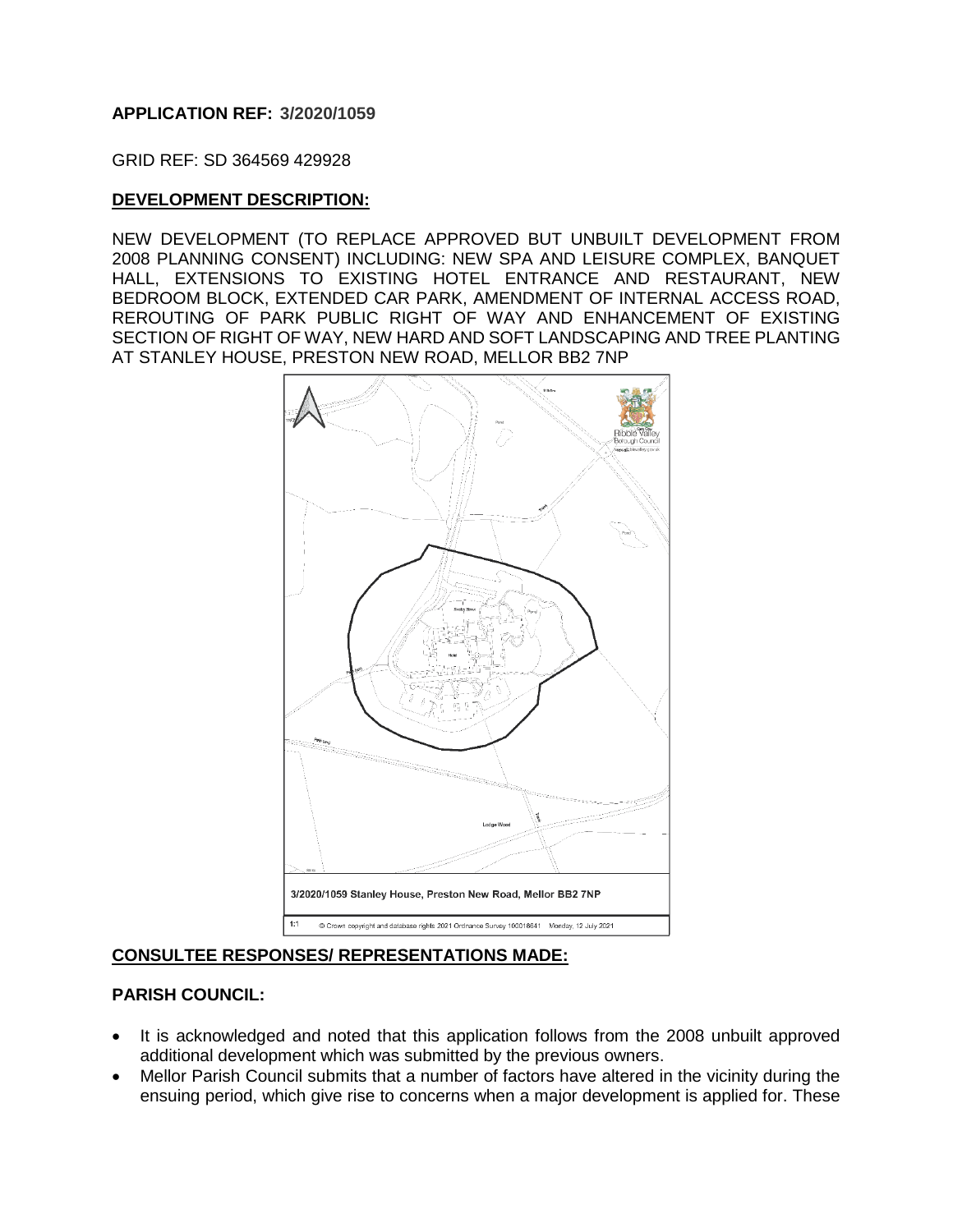changes include continuing major expansion at BAe Systems & Enterprise Zone and the recent release of plans by Blackburn with Darwen Council for additional housing which is bound to put additional vehicle movements on the A677.

- The Parish Council is very disappointed with the comments from LCC Highways
- It is requested that a site visit is made to fully assess the risks due to both current and likely medium term future traffic conditions.
- Traffic and the speed of traffic has considerably increased since 2008- more is needed in order to protect residents, other road users and particularly visitors to the site.
- LCC Highways requests for construction traffic to avoid use of the highway for backing & turning, and wheel washing on site are welcomed, but Mellor Parish Council requests that financial support to a much improved road junction at Further Lane / A677 junction be sought as part of any conditions imposed, should the application be approved.
- Car Parking -the applicants consider that there will be adequate car parking (including staff & overspill) however in order to protect local residents from unnecessary inconvenience, Mellor Parish Council requests double yellow lines be painted on Further Lane
- Similarly, double yellow lines on Mire Ash Brow would avoid possible parking, with subsequent pedestrians crossing A677.
- Lighting The application site is in a rural setting and therefore it is hoped that the design & layout of lighting will be such that it is as unobtrusive in the landscape as possible
- Noise Construction traffic would inevitably create noise and it would be expected that strict working times would be fixed in conditions and adhered to.
- Parish Council would welcome the opportunity for future dialogue with Barnfield, as preferred contractors
- Limits on music levels and time for windows and doors to be closed would be expected in order to avoid intrusive noise for residents and other visitors to the venue.
- EV points It is noted that a number have been suggested in the applicant's agent's response & Parish Council requests that the number and type be defined.
- Green Energy initiatives Mellor Parish Council continues to look towards carbon neutrality and any further plans for such progress would be welcomed for all local businesses.
- The large area of new planting is welcomed.
- PROW diversion this is noted and understood.
- In summary, whilst Mellor Parish Council does not have strong opposition to the application in principle, nevertheless some aspects, in particular those of road safety for all users is of grave concern.

# **ENVIRONMENT DIRECTORATE (COUNTY SURVEYOR):**

With respect to this application we would not raise any objections to the application. Suggests the imposition of a Construction Management Plan (CMP) or Construction Method Statement (CMS) condition which would be a pre-commencement condition.

# **LANCASHIRE LOCAL LEAD FLOOD AUTHORITY:**

No objection to the proposed development subject to the inclusion of the condition in relation to submission of a detailed surface water sustainable drainage scheme for the site has been submitted to, and approved in writing by, the local planning authority and a condition for2 Construction Phase Surface Water Management Plan..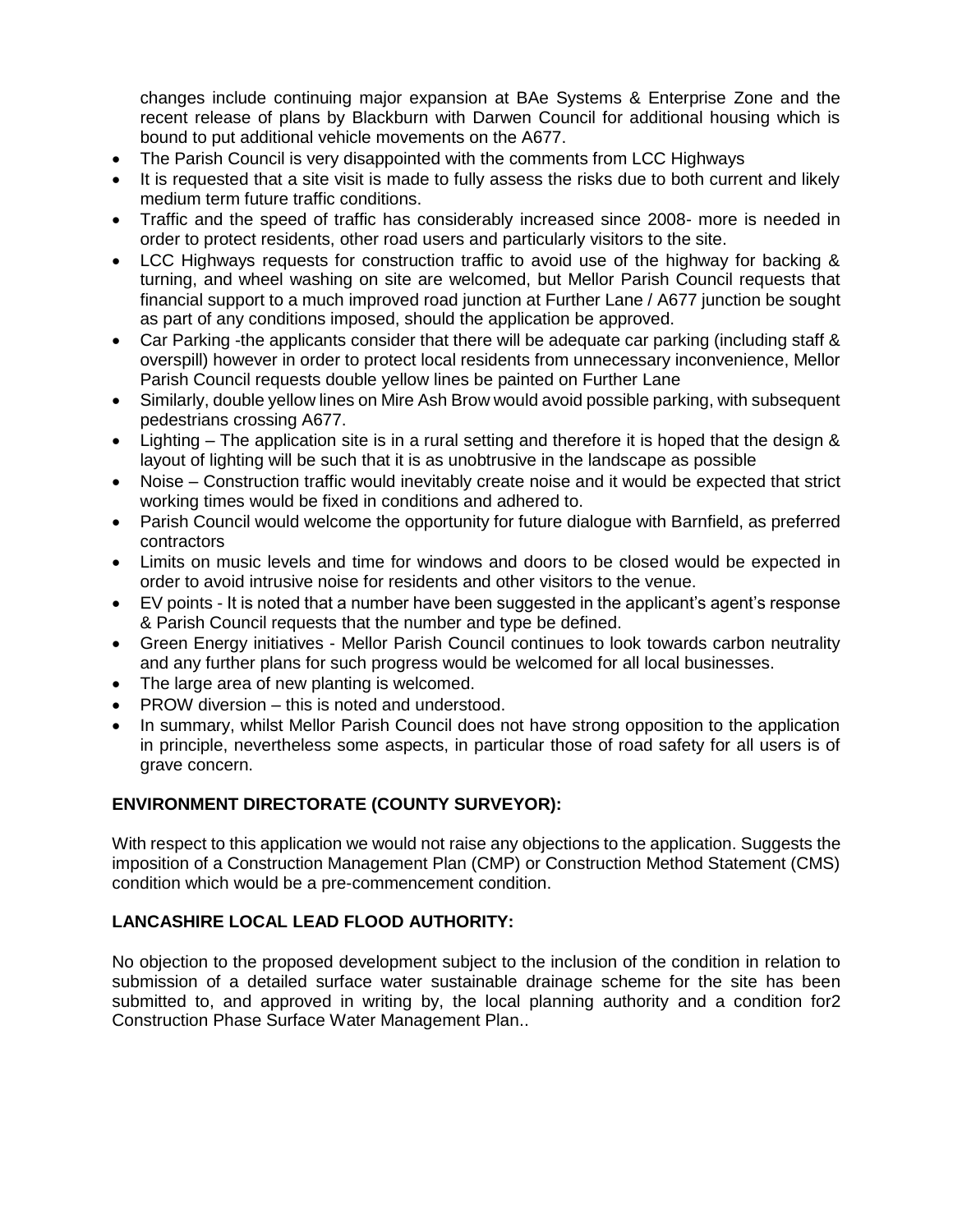# **UNITED UTILITIES:**

No objection subject to technical conditions relating to drainage to be on a separate system with foul water draining to the public sewer and surface water draining in the most sustainable way.

# **LCC ARCHAEOLOGY**

No formal archaeological works necessary as a result of this proposal.

# **HISTORIC ENGLAND:**

- No objection to the applications on heritage grounds, as consider that the applications meet the requirements of the NPPF, paragraph numbers 184 and 193.
- In assessing the proposal, HE consider the revised scheme proposes an increase in the footprint of the built form, as well as a noticeable increase in the extent of the site which would be developed. However, it would also result in the proposed new built form being less intensive in nature and being in less sensitive areas of the site.
- In particular it is noted that the revised proposals would not physically adjoin the listed building and would therefore create a clear sense of separation between Stanley House and the other built form on the site.
- The proposed development would therefore have a greater impact on the wider environment in which the listed building is experienced, but would [also] have a better impact on its immediate setting, and on the building itself.
- As the significance of the listed building is considered to derive primarily from its physical fabric and the ability to appreciate its exceptional architectural interest from shorter views within the site, the movement of built form away from the listed building is considered to have a strong positive impact.
- Conversely, the wider setting of the listed building is identified to make a low contribution to its significance, as it has already been fundamentally altered by the existing and additional permitted built form on the site.
- The greater proliferation of the built form across the site is, however, considered to have a minor negative impact, as it will cumulatively add to the existing separation of the hall from its historic wider setting, and add to the dominant nature of the new built form in approaches to the hall. In particular it breaks up the mass of hard landscaping with soft landscaping and alternative surface finishes, in order create a softer visual appearance.
- Considered cumulatively the revised configuration of the buildings on the site would better reveal the special historic and architectural interest of the listed building.
- The scheme would result in a development that would better preserve the significance of the listed building.
- We would, however, suggest that, if the local planning authority was minded to approve the applications, conditions requiring the submission of additional detailed information would be beneficial.

# **OTHER AMENITY GROUPS:**

No representation received.

# **ADJACENT LPA's**

No comments received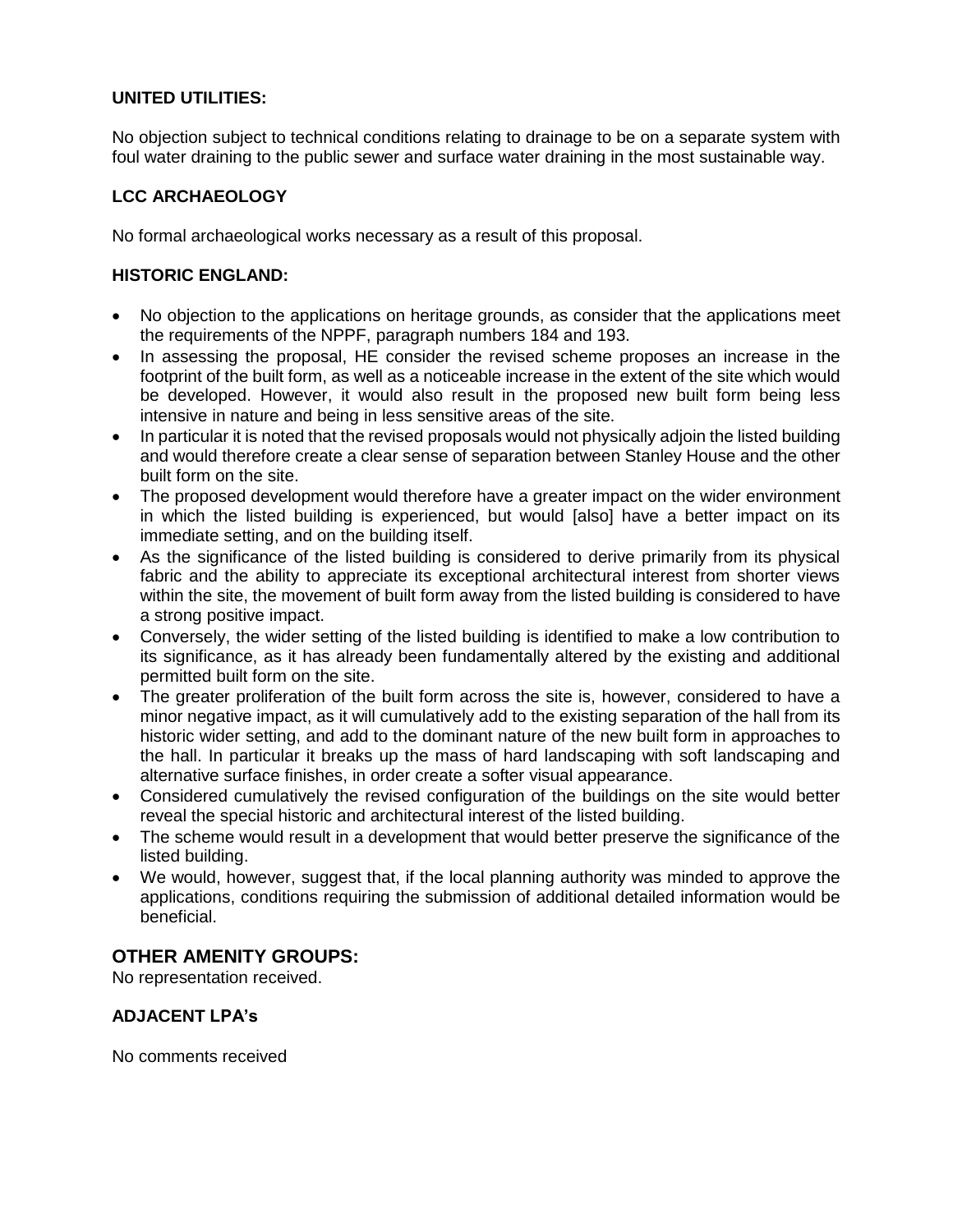# **ADDITIONAL REPRESENTATIONS:**

Two supporting letters have been received from Lancashire Enterprise Partnership and Marketing Lancashire both welcome the substantial investment and consider it has the potential to be a significant tourism and leisure asset for the county. The LEP recognises the contribution tourism, culture and place has to play in securing economic growth both as a generator of immediate employment opportunities within the sector, but also as an enabler and catalyst to help realise the LEP's wider ambitions to promote the county as an attractive place to invest, live and visit.

Two letters of objections have been received which raise the following issues:

- Concern over flood risk
- Highway safety as a result of additional traffic causing issues at Preston New Road junction.
- Harm caused to the listed Building by the cumulative impact of the size of the development
- Impact on public right of way
- Noise disturbance due to the activities at the site

## 1. **Site Description and Surrounding Area**

- 1.1 The site is within the confines of Stanley House which is a Grade 2\* listed building situated in extensive grounds to the south of the A677 some 3 miles to the north west of Blackburn and is located with Mellor Parish. The remainder of the buildings at the site are curtilage listed although some of the buildings are clearly of recent construction. To the south of the site is Woodfold Park. The site is not the subject of any site-specific designations in terms of landscape, ecology or other designations but there are some protected trees within the site.
- 1.2 The site is within designated Green Belt.
- 1.3 The site is served by a well-established access off the A677

#### 2. **Proposed Development for which consent is sought**

- 2.1 The proposed development at site is new development (to replace approved but unbuilt development from 2009 planning consent) including: New Spa and Leisure Complex, Banquet Hall, Extensions to Existing Hotel Entrance and Restaurant, New Bedroom Block, Extended Car Park, Amendment of Internal Access Road, Rerouting of Park of Public Right of Way and Enhancement of Existing Section of Right of Way, New Hard and Soft Landscaping and Tree Planting.
- 2.2 The development overall has been designed to replicate consented but unbuilt development at the site. The proposal incorporates a mixture of two storey and single storey development and a design palette of materials ranging from natural stone and slate roof, grass flat-roof and timber.
- 2.3 A total of 400 parking spaces will be available following development which includes a redesign of existing parking area and new parking areas. The existing car park at the northern end areas includes landscaping around the northern edge of the site. Most of the new parking provided is to the south of the site. 108 new car parking spaces will be overflow spaces constructed with grasscrete beyond an existing tree and hedged area.
- 2.4 In addition to the new parking the existing access road internal to the site will be rerouted and moved slightly further westwards (this was also approved on the 2009 consent).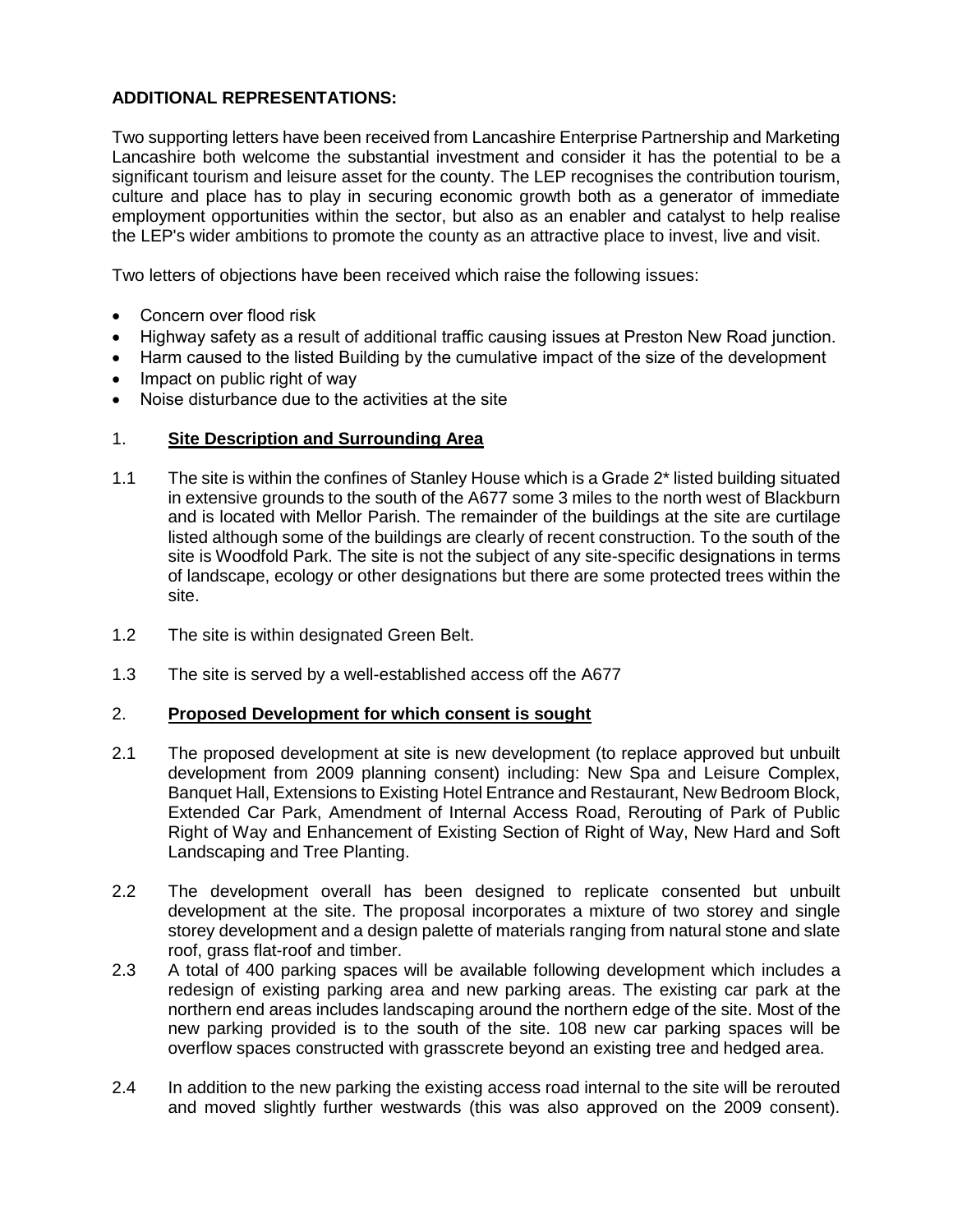Moving the access road allows the proposed development to be incorporated without development taking place intensively, in proximity to the main listed building. The public right of way is also proposed to be moved westwards at the same time.

2.5 The 2009 approval included some 7,360m<sup>2</sup> of new footprint at Stanley House. Part of this development which could be completed as part of the extant consent. The proposed development totals 5,588m<sup>2</sup> (remodelled entrance: 54.5m<sup>2</sup>; extended restaurant: 81.9m<sup>2</sup>; new bedroom wing: 1,326.6m²; new banquet hall: 1,223.6m²). This reflects a 19.9% increase in the built footprint proposed over and above the extant development that could be delivered at the site.

#### 3. **Relevant Planning History**

3/2002/0492 - Alterations and extensions to existing buildings to form restaurant with function rooms and bedrooms – Approved with conditions.

3/2002/0493 - Alterations and extensions to existing buildings to form restaurant with function rooms and bedrooms (listed building consent). Approved with conditions.

3/2004/0638 - Permanent access road (and junction detail with Further Lane) in connection with approved permissions 3/2002/0492 and 3/2002/0493. Approved with conditions.

3/2008/0547 - Extensions and alterations to create 38 No additional bedrooms, health spa/leisure facilities, new brasserie, revised access/parking areas, ancillary buildings and ancillary landscaping. Approved with conditions.

3/2008/0548 - Extensions and alterations to create 38 No additional bedrooms, health spa/leisure facilities, new brasserie, revised access/parking areas, ancillary buildings and ancillary landscaping. Approved with conditions.

3/2009/0864 - Alterations to proposed extension to Mr Fred's Bar. Revised glazing/roof detail and revised position to external wall (but no revision to maximum wall projection). Materials and general appearance to follow previous scheme principles. Amendment to 3/2008/0548P. Approved with conditions.

3/2009/1025 - Application for a non-material amendment to planning consent 3/2008/0548P, by the addition of a small conservatory (approx. 25 sq.m.) to side elevation of converted former farm buildings which are currently used as a meeting/function space. Approved with conditions.

3/2011/0845 - Material amendment to approved hotel extension project (3/2008/0548P) to form additional kitchen and administrative office accommodation (contained within planned footprint of already approved scheme). Approved with conditions.

3/2011/0843 - Material amendment to approved hotel extension project (3/2008/0548P and 3/2011/0265P) to form additional gymnasium accommodation and extended bar area, (mostly contained within planned footprint of already approved scheme). Approved with conditions.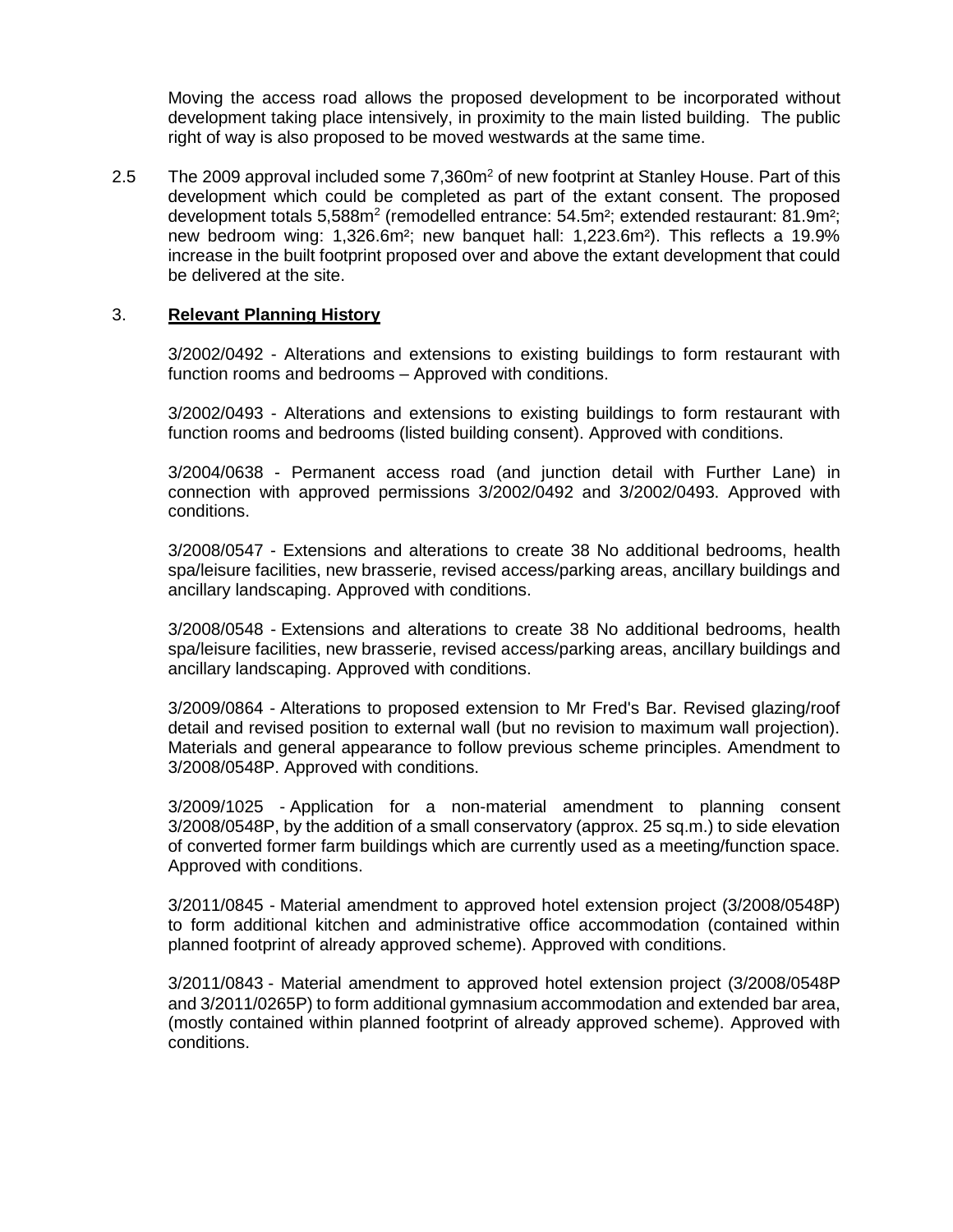## 4. **Relevant Policies**

*Ribble Valley Core Strategy (Adopted Version)* Key Statement DS1 – Development Strategy Key Statement DS2 – Presumption in Favour of Sustainable Development Key Statement EN2 – Landscape Key Statement EN3 – Sustainable Development and Climate Change Key Statement EN5 – Heritage Assets Key Statement EC1 – Business and Employment Development Key Statement EC3 – Visitor Economy Key Statement DMI2 – Transport Considerations Green Belt

Policy DMG1 – General Considerations

Policy DMG2 – Strategic Considerations

Policy DMG3 – Transport and Mobility

Policy DME2 – Landscape and Townscape Protection

Policy DME3 – Site and Species Protection and Conservation

Policy DME4 – Protecting Heritage Assets

Policy DME5 – Renewable Energy

Policy DMB1 – Supporting Business Growth and the Local Economy

Policy DMB3 – Recreation and Tourism

Historic Environment Planning Practice Guidance (HEPPG) National Planning Policy Framework Technical Guidance to National Planning Policy Framework National Planning Practice Guide

# 5. **Assessment of Proposed Development**

5.1 Members will be aware that consent has been issued for the redevelopment of this site and work has commenced based on the previous permission.

# 5.2 Principle:

- 5.2.1 The principle for a development on this site has been established with the extant consent so the main considerations relate to whether the changes have a material impact on heritage, transport, landscape, biodiversity and visual impact having regard to the fallback position of the extant consent. It should be noted that should permission be granted the applicant has confirmed that even if it was technically possible to complete some of the outstanding elements of the original consent that this would not be undertaken.
- 5.3 Heritage/Cultural:
	- 5.3.1 A comprehensive Heritage statement has been submitted with the application and although the Councils advisor has concerns over the development Historic England are supportive of the scheme. It is recognised that the proposal does result in an increased footprint of the built form, as well as a noticeable increase in the extent of the site which would be developed. However, one of the benefits of the revised layout is that it would also result in the proposed new built form being less intensive in nature, and being located in less sensitive areas of the site such as the immediate area around Stanley House itself. In particular the revised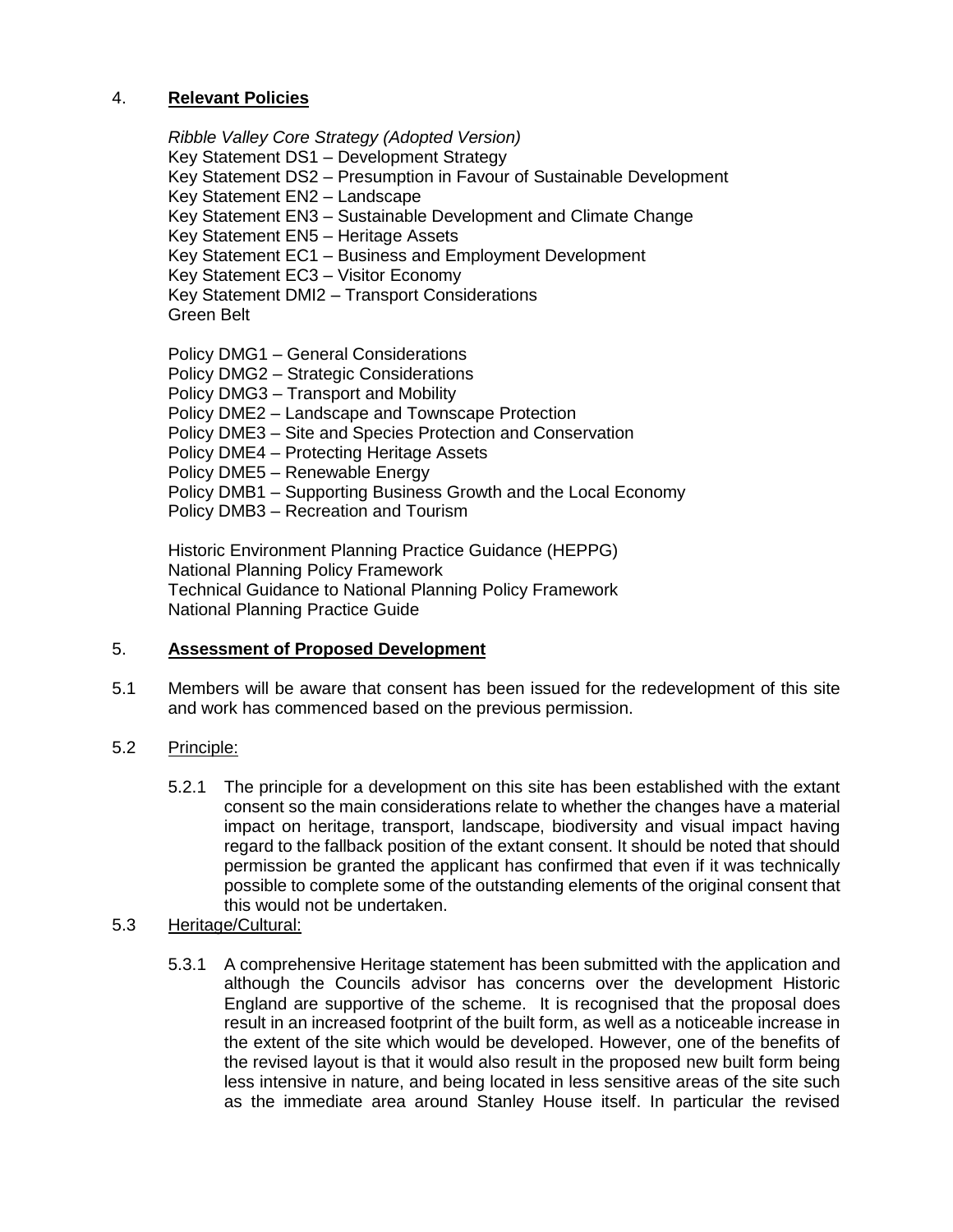proposals would not physically adjoin the listed building. This would create a greater sense of separation between Stanley House and other built form on the site.

- 5.3.2 It is considered that whereas the proposed development would therefore have a greater impact on the wider environment in which the listed building is experienced, it would allow for a reduced and a better impact on its immediate setting, and on the building itself. It is important to note that the significance of the listed building is considered to derive primarily from its physical fabric and the ability to appreciate its exceptional architectural interest from shorter views within the site so the movement of built form away from the listed building is considered to have a strong positive impact.
- 5.3.3 The setting of the Listed Building is important but, the wider setting of the listed building is identified to make a low contribution to its significance. The previous consent with the new built element has already been fundamentally altered by the existing and additional permitted built form on the site which has impacted on the setting. This is recognised but it is opined that the built form across the site has a minor negative impact, as it will cumulatively add to the existing separation of the hall from its historic wider setting, and add to the dominant nature of the new built form in approaches to the hall. The proposal would help to breaks up the mass of hard landscaping with various soft landscaping and alternative surface finishes, in order create a softer visual appearance. Significant landscaped areas are proposed to soften both the periphery of the site and the built form within the main site.
- 5.3.4 It is concluded that although the new build element has an impact on the setting of the Listed Building that this is not harmful to warrant a refusal when balanced with not only the benefit of reducing the immediate impact on the Listed building itself but the public benefits that may result from the scheme which has been highlighted by LEP and supporting documents with this application.

#### 5.4. Highways:

5.4.1 In relation to highway issues the concerns expressed by the objectors and the Parish Council are noted but it is evident that LCC as the highway authority have no objection subject to the imposition of appropriate conditions. It is considered that given the existing permission and although accepting that the current proposal could lead to some additional vehicular movements it is not sufficient to warrant a refusal on highway grounds.

#### 5.5 Green Belt:

- 5.5.1 As the proposal is within the Green Belt one of the key issues is whether the "very special circumstances" in relation to Green Belt Policy are to be satisfied due to the fact that the development constitutes inappropriate development.
- 5.5.2 The evidence submitted with the application does demonstrate that the scheme could be considered economically significant and sets it apart from simply development with some economic benefits (that are unlikely to outweigh harm to the green belt). This is down to the nature of the proposal and the support from the two principle sub-regional economic bodies, the LEP and Marketing Lancashire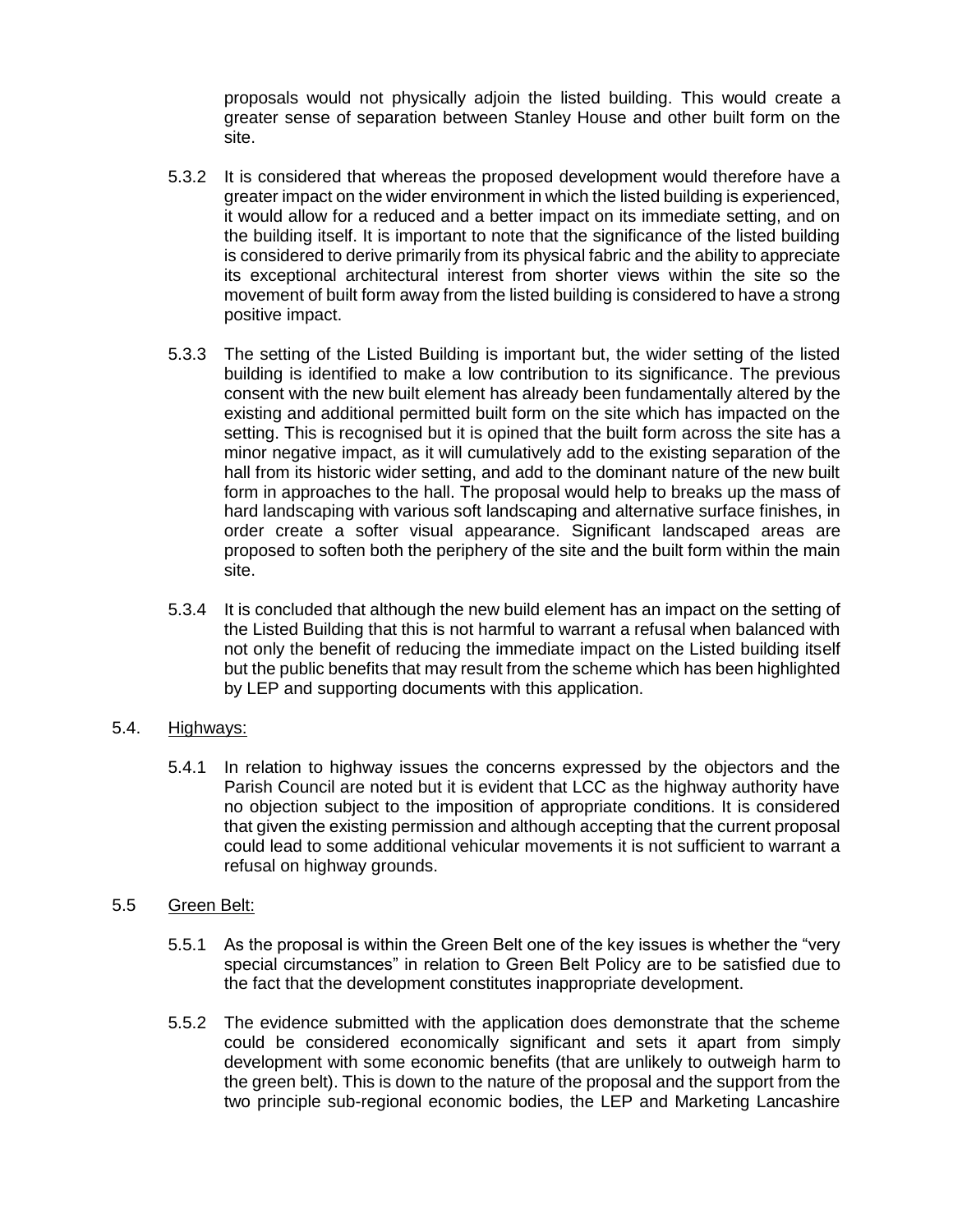that identify that that the scheme is of sub-regional and regional significance which highlights the wider scale and importance of the development to economic interests.

- 5.5.3 Whilst the Economic Study submitted with the scheme demonstrates a limited, direct economic impact to Ribble Valley it is acknowledged that there is a stronger relationship between neighbouring conurbations and the location of the site and also the market offer. Nevertheless, the site is within Ribble Valley and there will be benefits to the borough, but more significantly there will be wider sub-regional and regional economic benefits associated with the scheme.
- 5.5.4 The application has been the subject of pre application advice which resulted in a revised plan reducing the extent of car parking area in to Green Belt land as well as the provision of additional details demonstrating the economic benefits. Having regard to the revisions and the extant consent it is considered that special circumstances exist to allow further encroachment into the Green Belt and outweigh the harm to the Green Belt.

#### 5.6 Landscape/Ecology:

- 5.6.1 The proposal includes sufficient replacement landscaping to compensate for the loss of some trees resulting from the new car parking area. It is considered that the scheme would not adversely impact on the immediate landscaped area or the wider area. The Councils Countryside officer is satisfied that there would no significant impact on biodiversity or landscape.
- 5.6.2 The proposal incorporates park screening planting and hedgerow trees along the main parking areas which would screen the new development but also allows views through to and frames the historic parts of the site. It includes an avenue of tree planting (Lime) would make the entrance track less visible and would echo the original formal avenue which once gave access to the house from the south.
- 5.6.3 Woodland screening Total area approximately 1.4Ha Perimeter screening to be indigenous woodland species including new length of hedgerow in keeping with local field pattern and size. Native hedgerow planting / gapping up Total length approximately – 550 linear metres.
- 5.6.4 A visual appraisal of the site and the wider study area was undertaken, local footpaths were walked and surrounding roads driven to assess the views around the site. 9 viewpoints (which includes a total of 12 separate receptors) were identified and assessed to help represent a broad range of views and visual receptors who could potentially experience visual effects because of the development. Following the implementation and establishment of the proposed landscape strategy as highlighted on the mitigation plan the potential visual effects could be reduced. It was concluded that of the 12 individual receptors identified, 5 of the visual effects could be reduced to negligible, 6 to slight and only one would continue to have a slight-moderate visual effect because of the development. This was the view from the public footpath within the site which although would be subject to the most direct change it would not be out of character with that already experienced when walking through an existing hotel site.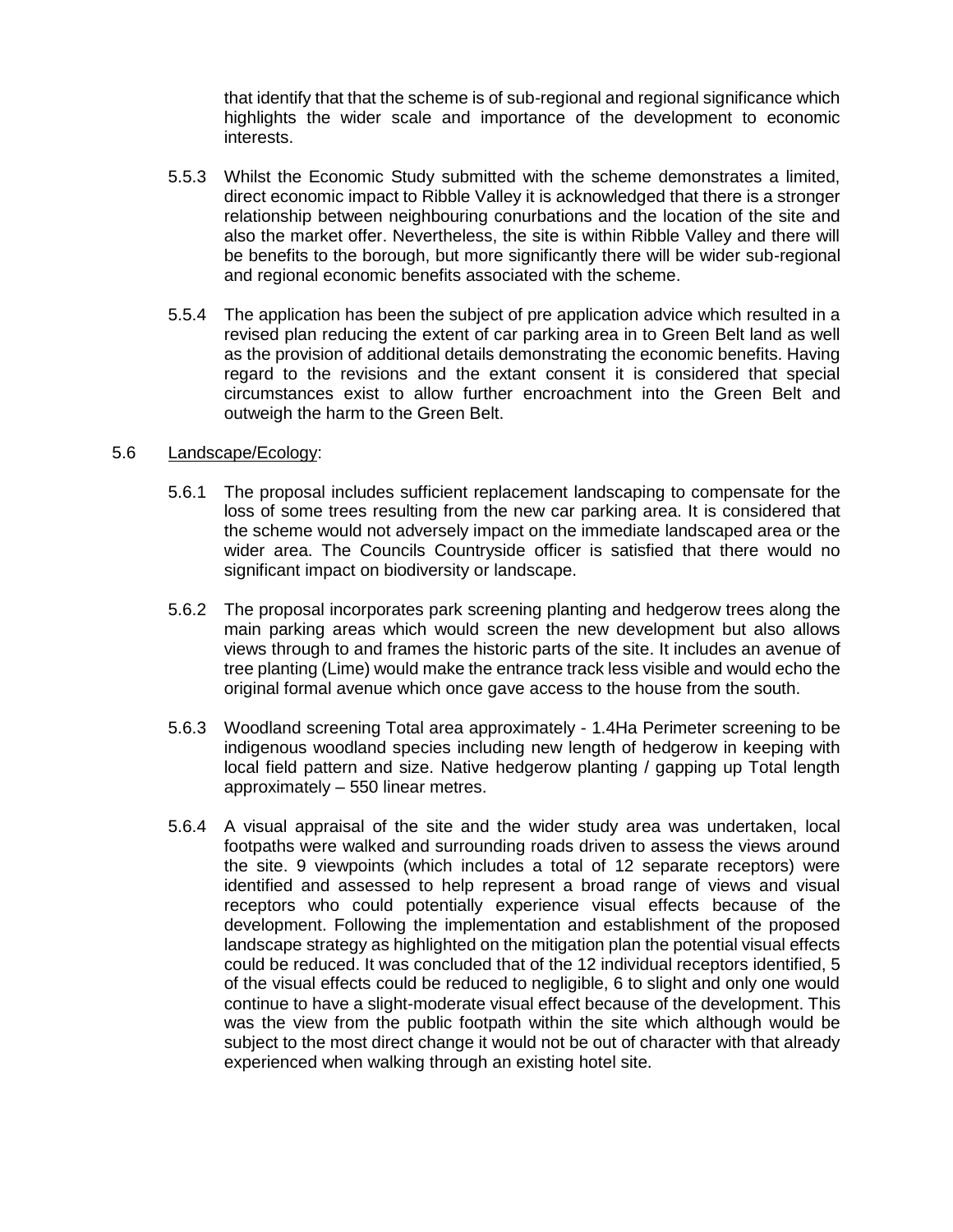- 5.6.5 The tree and shrubs proposed as part of the landscape and visual mitigation would not only provide screening around the development to reduce these visual impacts they would also help to integrate the development into the existing surrounding landscape and improve the visual amenity overall. In total there would be approximately 1.4 hectares of native woodland planted within and around the site, 550 linear metres of native hedgerows, and numerous individual native trees which include species such as Lime, Oak, Alder and Birch. When compared against the approved 2009 proposed development there would be no greater visual effects arising from the proposed development.
- 5.6.6 The proposal has been amended to reduce a small element of the parking area in one of the more visible locations with further planting to reduce the impact of the built form. It is considered that the proposed development would not present any significant adverse impacts to the landscape or the local visual amenity.
- 5.6.7 The proposal includes various biodiversity enhancements which if fully implemented in accordance with the plan would lead to a score of 10.66 on the DEFRA's Biodiversity Metric table an increase of 835% overall. This increase is highly feasible and can be achieved through a relatively simple set of actions carried out during and post work and would include erection of several bird boxes at suitable locations around the site. Provision of roosting habitat for bats with the installation of bat bricks incorporated within the building itself, or bat boxes installed at locations throughout the site. The provision of native planting should would also increase the net biodiversity score.

# 5.7 Economic benefits:

- 5.7.1 The method adopted for assessing benefits for the proposed scheme is to determine the employment impact and value of expenditure in the supply chain in order to ascertain economic impact figures. It is important to note however that the proposals will generate other social and cultural benefits beyond its economic footprint; that is the direct impact based on employment at the site. The applicant has submitted an Economic Benefit Assessment which outlines the economic benefits of the scheme.
- 5.7.2 The quantifiable benefits that will arise are classified as:
	- Construction the value of the construction project and related jobs;
	- Employment the number of net additional jobs arising and the GVA (gross value added) associated with permanent jobs created by the use and operation of the enhanced hotel and associated infrastructure;
	- Expenditure the benefits accruing from monies spent by the hotel and guests in the local economy.
- 5.7.3 The creation of a significant construction project in the Ribble Valley represents a major opportunity to support local businesses, attract new entrants to the sector and develop skills and training.
- 5.7.4 The capital project is valued at £17.78 million including contingency. This budget is allocated across early and enabling works, the re-routing of the access drive, development of the spa, banqueting suite and bedroom block, creation of the new car parking and associated landscaping works.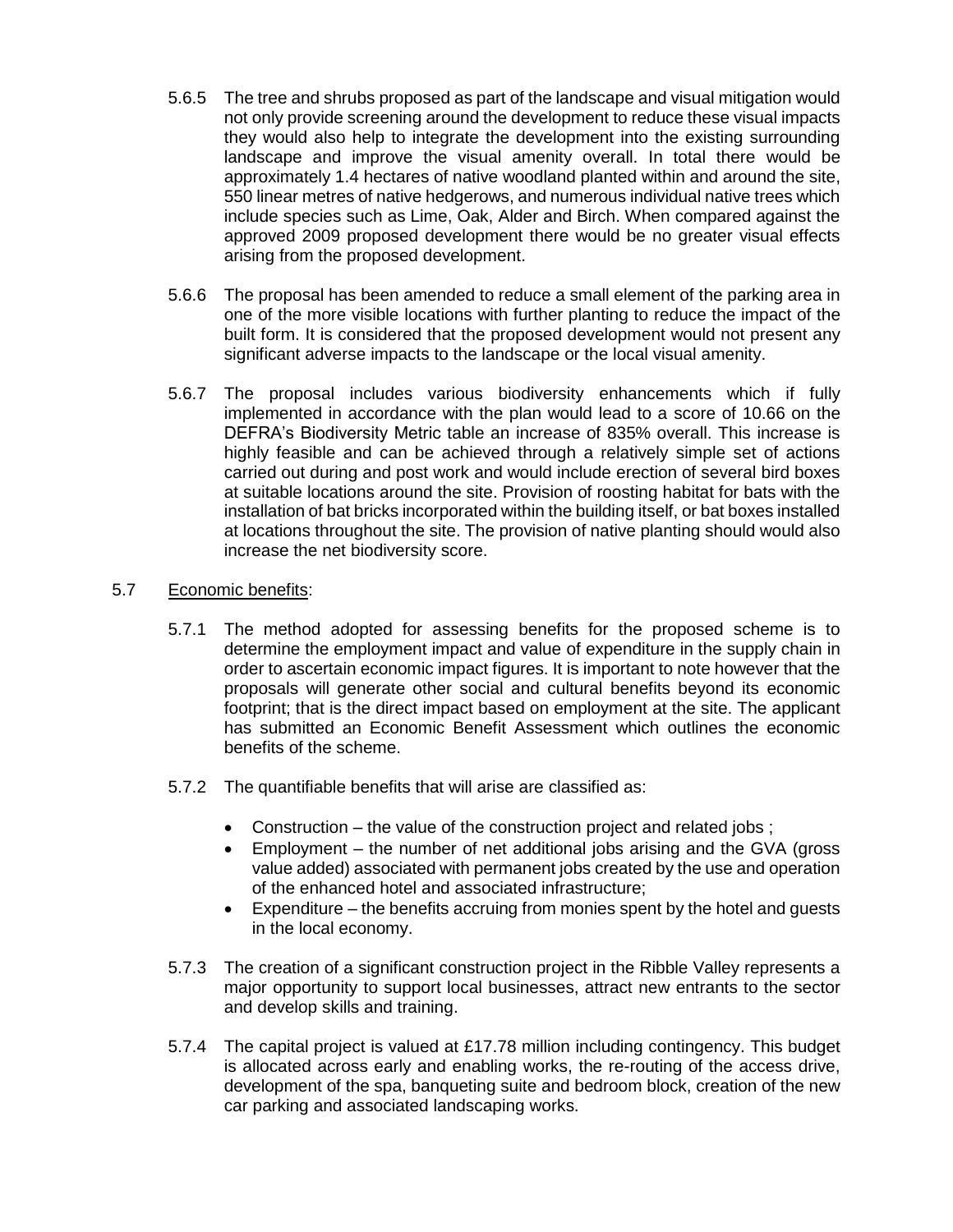- 5.7.5 The overall net construction GVA benefits arising from the project at 2020 prices is about. £14.9 million in Lancashire with a further £8 million across the north west region. The overall net employment related GVA benefits arising from the project at 2020 prices is c. £11.5 million. The overall net expenditure benefit to the local economy arising from the project at 2019 prices is about £6.5 million. The total net additional GVA benefit arising from the project in the Lancashire LEP area during the 25-year appraisal period is therefore in the region of £32.9 million. The project will help to create a net additional 30 FTE jobs related to the household and expenditure arising from and associated with it. The renovation, extension and associated new development project will create the equivalent of 223 years of net additional construction employment within Lancashire area and an additional 121 years across the north west region.
- 5.7.6 Operational Impacts: The construction impacts from project will be a 'one off'; once complete they will not be repeated. The operational impacts will continue for as long as the use continues. The operational benefits will arise primarily in the form of employment and the (indirect and induced) benefits arising from the employment as people spend money earned in the local economy. There will also be benefits arising from annual expenditure on goods and services with local suppliers and providers. Expenditure in the local economy from the increased number of staying visitors will add to operational benefits arising.
- 5.7.7 In addition to the employment benefits, the expenditure undertaken by the hotel and spa operation and its various departments with local suppliers and businesses will generate further benefits. The Economic benefit report considers that the increased annual value of expenditure with local suppliers and service providers as being in the region of £300,000 at 2020 prices. The aggregate value of this expenditure over 23 years is £4.4m.
- 5.7.8 Although it is difficult to fully assess economic benefits it is evident that a scheme of this nature would offer significant employment benefits both during construction and operational levels as well as bring a significant amount of expenditure to the immediate local economy as well as the wider area. This is a considerable benefits and would justify any perceived harm.

# 6 **Observations/Consideration of Matters Raised/Conclusion**

6.1 The potential further regeneration and economic benefits and biodiversity measures incorporated with the scheme would have a positive benefit that would outweigh any perceived heritage harms from the further expansion of the complex. The concerns of the Parish Council are noted but having regard to the consultee responses and the existence of the extant and not fully implemented consent the scheme has an acceptable impact in relation to all other material considerations.

**RECOMMENDED:** That the application be DEFERRED and DELEGATED to the Director of Economic Development and Planning subject to departure procedures and to the imposition of appropriate conditions within 3 months from the date of this Committee meeting or delegated to the Director of Economic Development and Planning in conjunction with the Chairperson and Vice Chairperson of Planning and Development Committee should exceptional circumstances exist beyond the period of 3 months.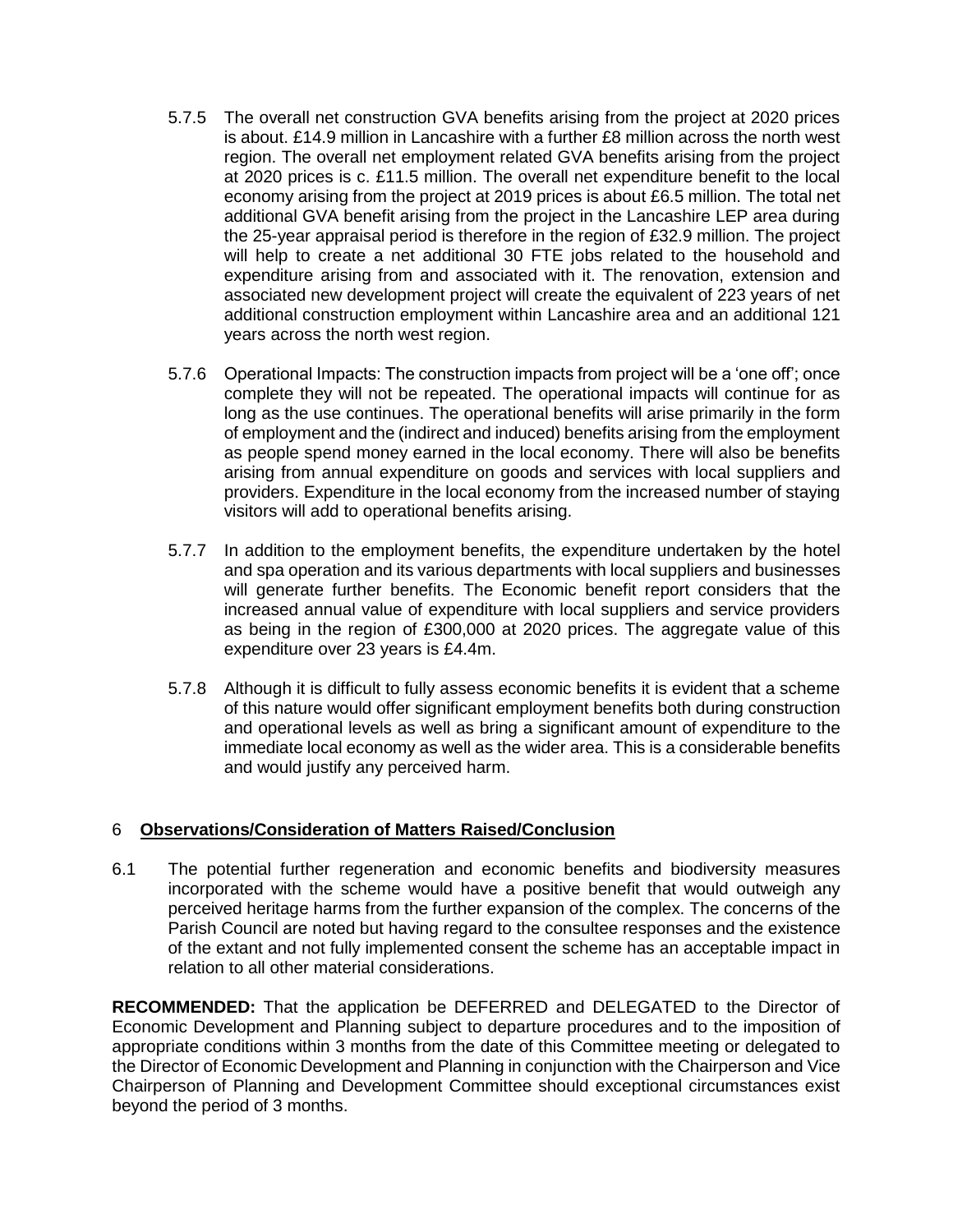#### *Time Scale for Implementation of Consent*

1. The development hereby permitted shall be commenced before the expiration of three years from the date hereof.

REASON: Imposed In accordance with the provisions of Section 91 of the Town and Country Planning Act, 1990.

#### *Approved Plans and Documents*

2. The development hereby permitted shall not be carried out otherwise than in conformity with the following submitted plans and details and recommendations therein received by the Local Planning Authority:

Site Plans

20.105.001B – SITE- existing site plan 20.105.002C – SITE- proposed site plan & areas 20.105.003E – SITE- proposed site plan received on 19/07/21 20.105.004A – SITE- new development comparison 20.105.005A – SITE- site modelling 20.105.006A – SITE- OS plan received on 05/07/21

Spa

20.105.01.007C – SPA- proposed elevations 1 of 4 20.105.01.008C – SPA- proposed elevations 2 of 4 20.105.01.009C – SPA- proposed elevations 3 of 4 20.105.01.010B – SPA- proposed elevations 1 of 4 20.105.01.011B – SPA- proposed ground floor plan 20.105.01.012B – SPA- proposed first floor plan 20.105.01.013A – SPA- roof plan 20.105.01.014A – SPA- perspectives

Bedroom Wing

```
20.105.02.001A – BEDROOMS - proposed lower ground floor and ground floor plans
20.105.02.002A – BEDROOMS -proposed first floor plan
20.105.02.003B – BEDROOMS -proposed elevations 1 of 2
20.105.02.004B – BEDROOMS -proposed elevations 2 of 2
20.105.02.005A – BEDROOMS -existing floor plans
20.105.02.006A – BEDROOMS -existing elevations 1 of 2
20.105.02.007A – BEDROOMS -existing elevations 2 of 2
20.105.02.008A – BEDROOMS - roof plan
20.105.02.009A – BEDROOMS - perspectives
```
### Barn

20.105.03.001A – BARN- existing plans 20.105.03.002A – BARN- existing elevations 20.105.03.003A – BARN- proposed ground floor plan 20.105.03.004A – BARN- proposed first floor plan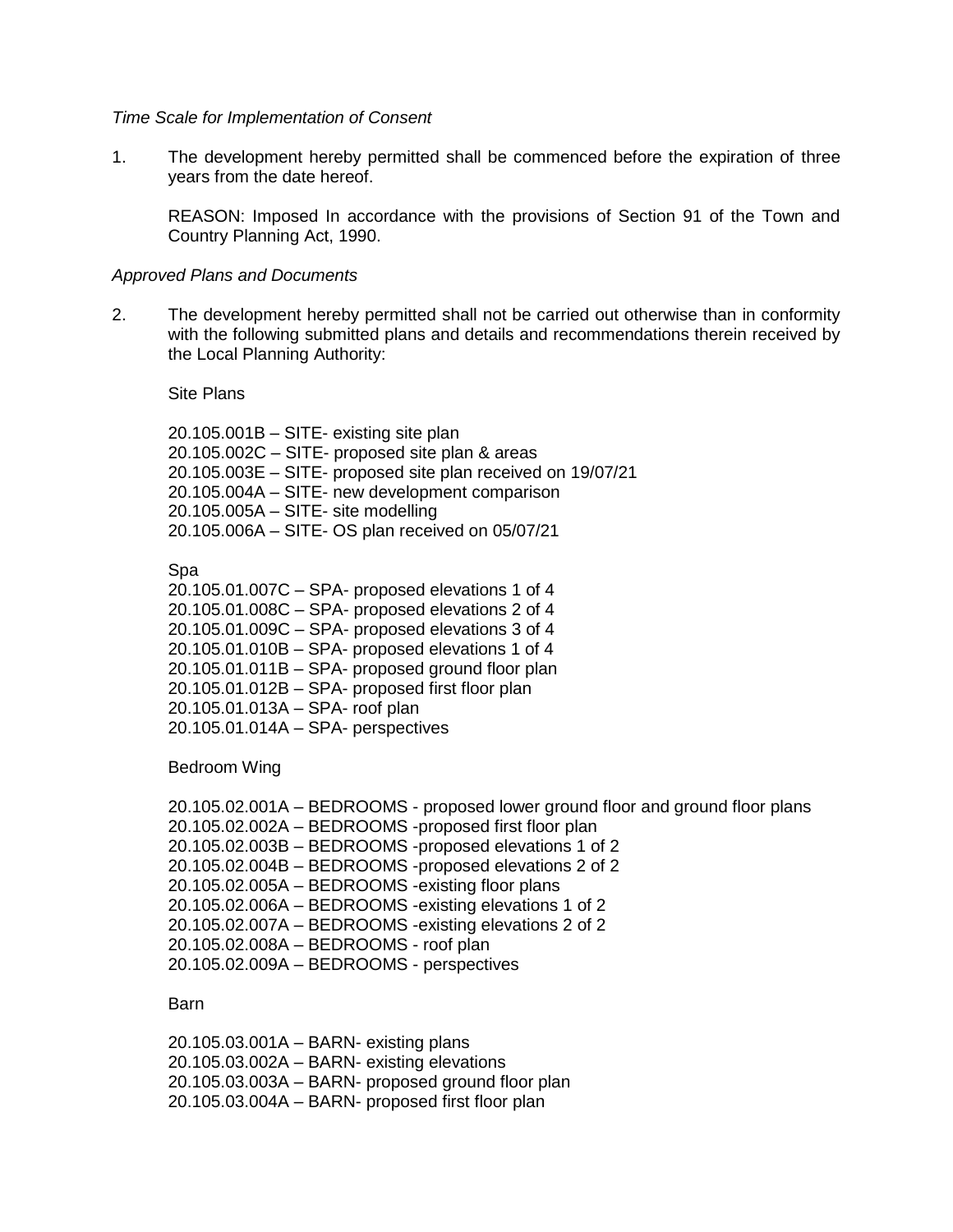20.105.03.005B – BARN- proposed elevations 20.105.03.006A – BARN– roof plan 20.105.03.007A – BARN– perspectives

Landscape

Landscape Softworks Plan Rev B – DEP

Landscape Masterplan Rev C – DEP

- Arboricultural Report DEP
- Biodiversity Enhancements Appraisal Rural Solutions
- Design and Access Statement Campbell Driver Partnership
- Heritage Statement Hinchliffe Heritage
- Landscape Visual Statement DEP
- Landscape Strategy DEP
- Preliminary Ecology Appraisal Rural Solutions
- Planning Statement Rural Solutions
- Transport Assessment Dynamic Transport Planning
- Travel Plan Dynamic Transport Planning

#### *Materials*

- 3. Prior to their use in the development details of the following shall be submitted to and agreed in writing by the Local Planning Authority:
	- Samples of all external walling materials
	- Samples of all external roofing materials
	- Details of all window and door frame materials and finishes
	- Rainwater goods

Thereafter the development shall be carried out in accordance with the approved details.

REASON: To ensure a satisfactory standard of development and finish for the extension of this the host Grade II\* heritage asset.

#### *Drainage*

4. No development other than groundworks, shall commence until a final, detailed surface water sustainable drainage scheme for the site has been submitted to, and approved in writing by, the local planning authority.

The detailed sustainable drainage scheme shall be based upon the site-specific flood risk assessment submitted and the sustainable drainage principles set out in the National Planning Policy Framework, Planning Practice Guidance and Defra Technical Standards for Sustainable Drainage Systems. No surface water shall be allowed to discharge to the public foul sewer(s), either directly or indirectly. The detailed sustainable drainage scheme shall include, as a minimum:

a) Final sustainable drainage plans, appropriately labelled to include: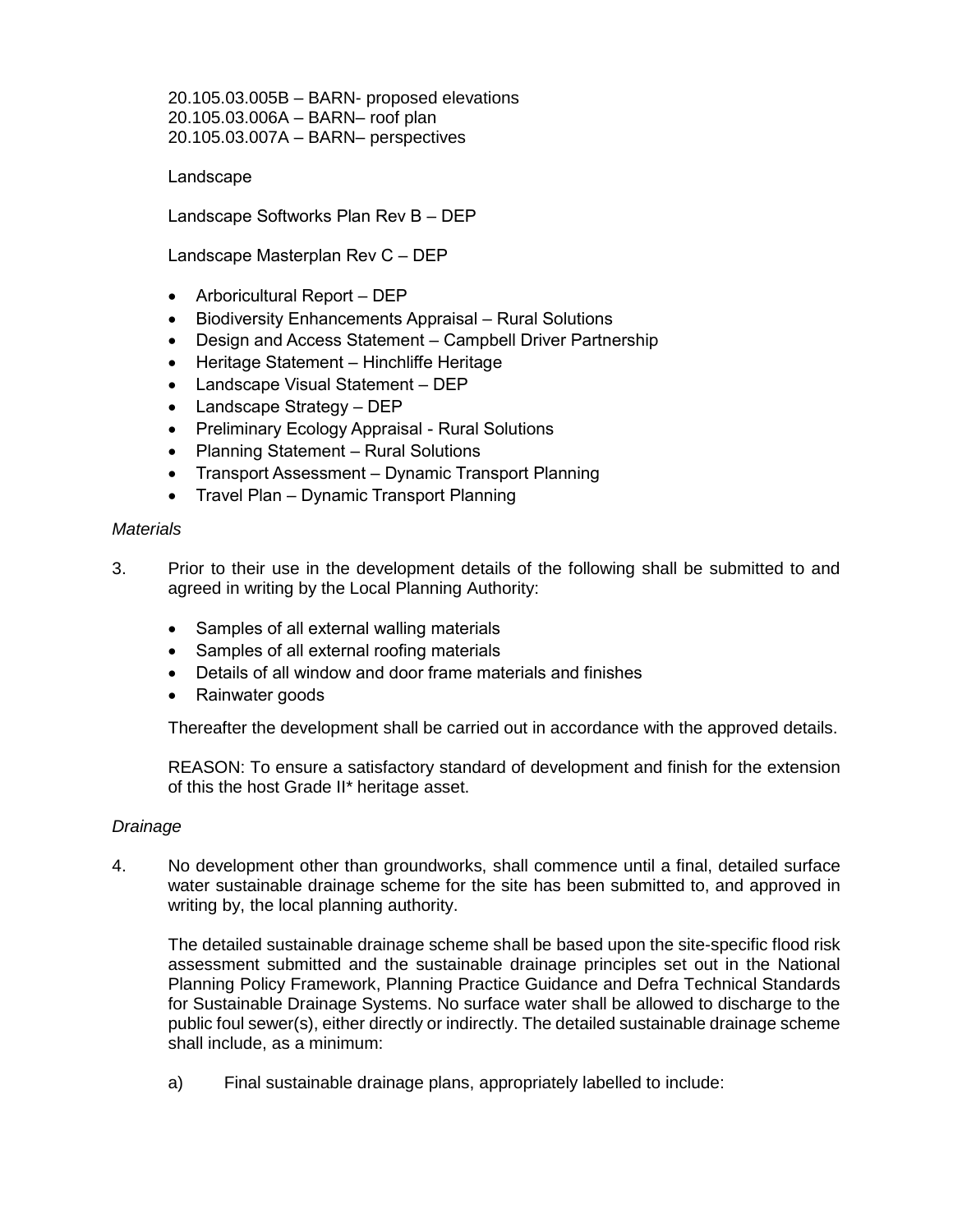- i. A final surface water drainage layout plan showing all pipe and structure references, dimensions and design levels;
- ii. A plan identifying the areas contributing to the surface water drainage network, including surface water flows from outside the curtilage as necessary;
- iii. Details of all sustainable drainage components, including landscape drawings showing topography and slope gradient as appropriate;
- iv. Flood water exceedance routes in accordance with Defra Technical Standards for Sustainable Drainage Systems;
- v. Finished Floor Levels (FFL) in AOD, with adjacent ground levels for all sides of each building; and
- vi. Measures taken to manage the quality of the surface water runoff to prevent pollution, protect groundwater and surface waters, and deliver suitably clean water to sustainable drainage components;
- b) A full set of sustainable drainage flow calculations for the surface water drainage network. The calculations must show the full network design criteria, pipeline schedules and simulation outputs for the 1 in 1 year, 1 in 30 year and 1 in 100 year return period, plus an additional 40% allowance for climate change and an additional 10% allowance for urban creep. Surface water run-off must not exceed the pre-development runoff rates and volumes for the corresponding rainfall intensity.

The scheme shall be implemented in accordance with the approved details prior to first use of the development hereby approved.

REASON: To ensure satisfactory sustainable drainage facilities are provided to serve the site in accordance with the Paragraphs 163 and 165 of the National Planning Policy Framework, Planning Practice Guidance and Defra Technical Standards for Sustainable Drainage Systems.

- 5. No development other than groundworks shall commence until details of how surface water and pollution prevention will be managed during each construction phase have been submitted to and approved in writing by the local planning authority. Those details shall include, as a minimum:
	- a) Measures taken to ensure surface water flows are retained on-site during construction phase(s) and, if surface water flows are to be discharged they are done so at a restricted rate to be agreed with the Lancashire County Council LLFA.
	- b) Measures taken to prevent siltation and pollutants from the site into any receiving groundwater and/or surface waters, including watercourses, with reference to published guidance. The development shall be constructed in accordance with the approved details.

The development thereafter shall be undertaken in accordance with the approved measures.

REASON: To ensure the development is served by satisfactory arrangements for the disposal of surface water during each construction phase(s) so it does not pose an undue flood risk on site or elsewhere; and, To ensure that any pollution arising from the development as a result of the construction works does not adversely impact on existing or proposed ecological or geomorphic condition of water bodies.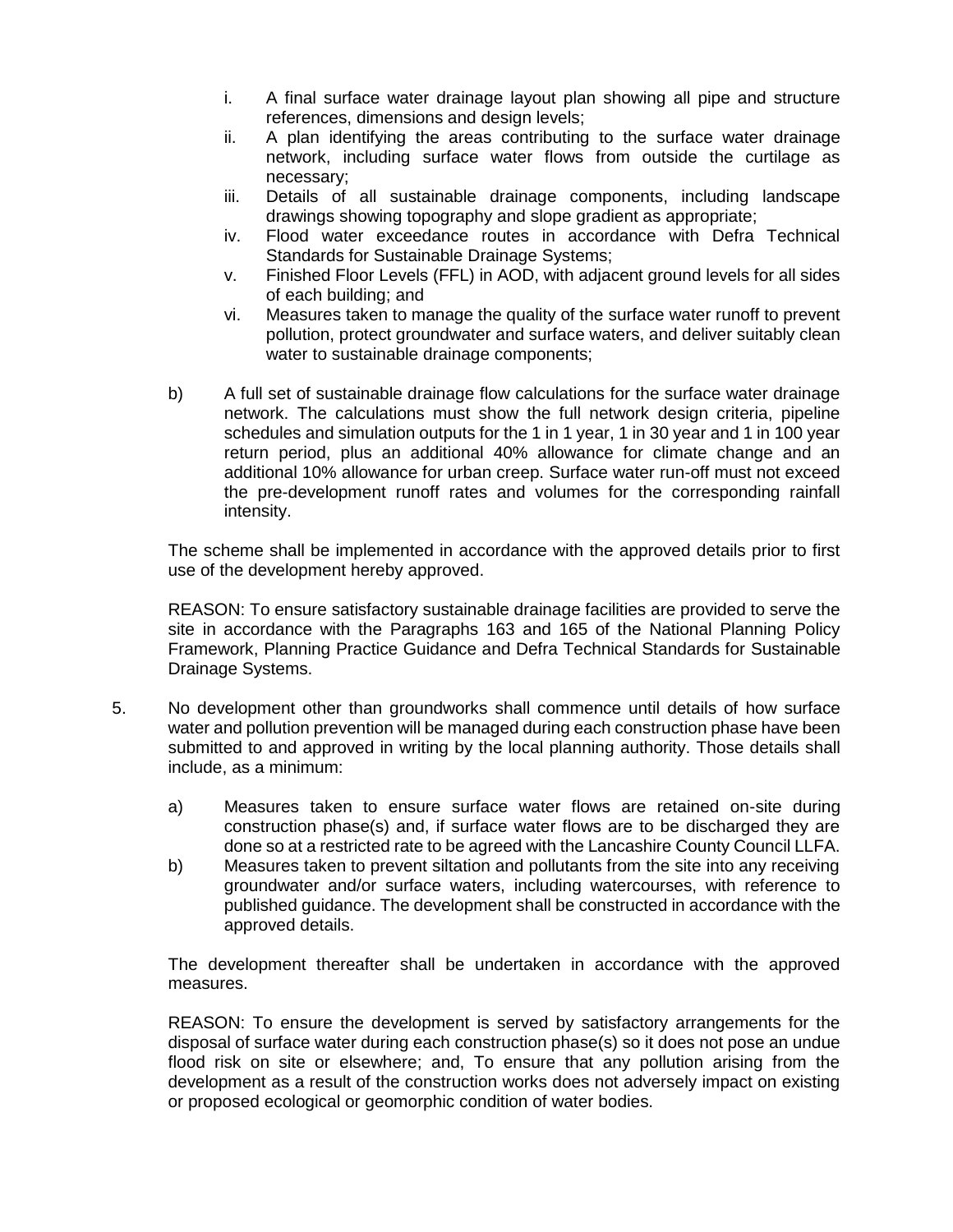6. No building hereby permitted shall be occupied until a Verification Report and Operation and Maintenance Plan for the lifetime of the development, pertaining to the surface water drainage system and prepared by a suitably competent person, has been submitted to and approved in writing by the Local Planning Authority.

The Verification Report must demonstrate that the sustainable drainage system has been constructed as per the agreed scheme (or detail any minor variations), and contain information and evidence (including photographs) of details and locations (including national grid reference) of inlets, outlets and control structures; landscape plans; full as built drawings; information pertinent to the installation of those items identified on the critical drainage assets drawing; and, the submission of an final 'operation and maintenance manual' for the sustainable drainage scheme as constructed.

Details of appropriate operational, maintenance and access requirements for each sustainable drainage component are to be provided, with reference to published guidance, through an appropriate Operation and Maintenance Plan for the lifetime of the development as constructed. This shall include arrangements for adoption by an appropriate public body or statutory undertaker, and/or management and maintenance by a Management Company and any means of access for maintenance and easements, where applicable. Thereafter the drainage system shall be retained, managed and maintained in accordance with the approved details.

REASON: To ensure that flood risks from development to the future users of the land and neighbouring land are minimised, together with those risks to controlled waters, property and ecological systems, and to ensure that the development as constructed is compliant with and subsequently maintained pursuant to the requirements of Paragraph 165 of the National Planning Policy Framework.

- 7. No development other than groundworks shall take place until a Construction Management Plan (CMP) or Construction Method Statement (CMS) has been submitted to and approved in writing by the local planning authority. The approved plan / statement shall provide:
	- 24 Hour emergency contact number;
	- Details of the parking of vehicles of site operatives and visitors;
	- Details of loading and unloading of plant and materials;
	- Arrangements for turning of vehicles within the site;
	- Swept path analysis showing access for the largest vehicles regularly
	- accessing the site and measures to ensure adequate space is available and maintained, including any necessary temporary traffic management measures;
	- Measures to protect vulnerable road users (pedestrians and cyclists);
	- The erection and maintenance of security hoarding including decorative displays and facilities for public viewing, where appropriate;
	- Wheel washing facilities;
	- Measures to deal with dirt, debris, mud or loose material deposited on the highway as a result of construction;
	- Measures to control the emission of dust and dirt during construction;
	- Details of a scheme for recycling/disposing of waste resulting from demolition and construction works;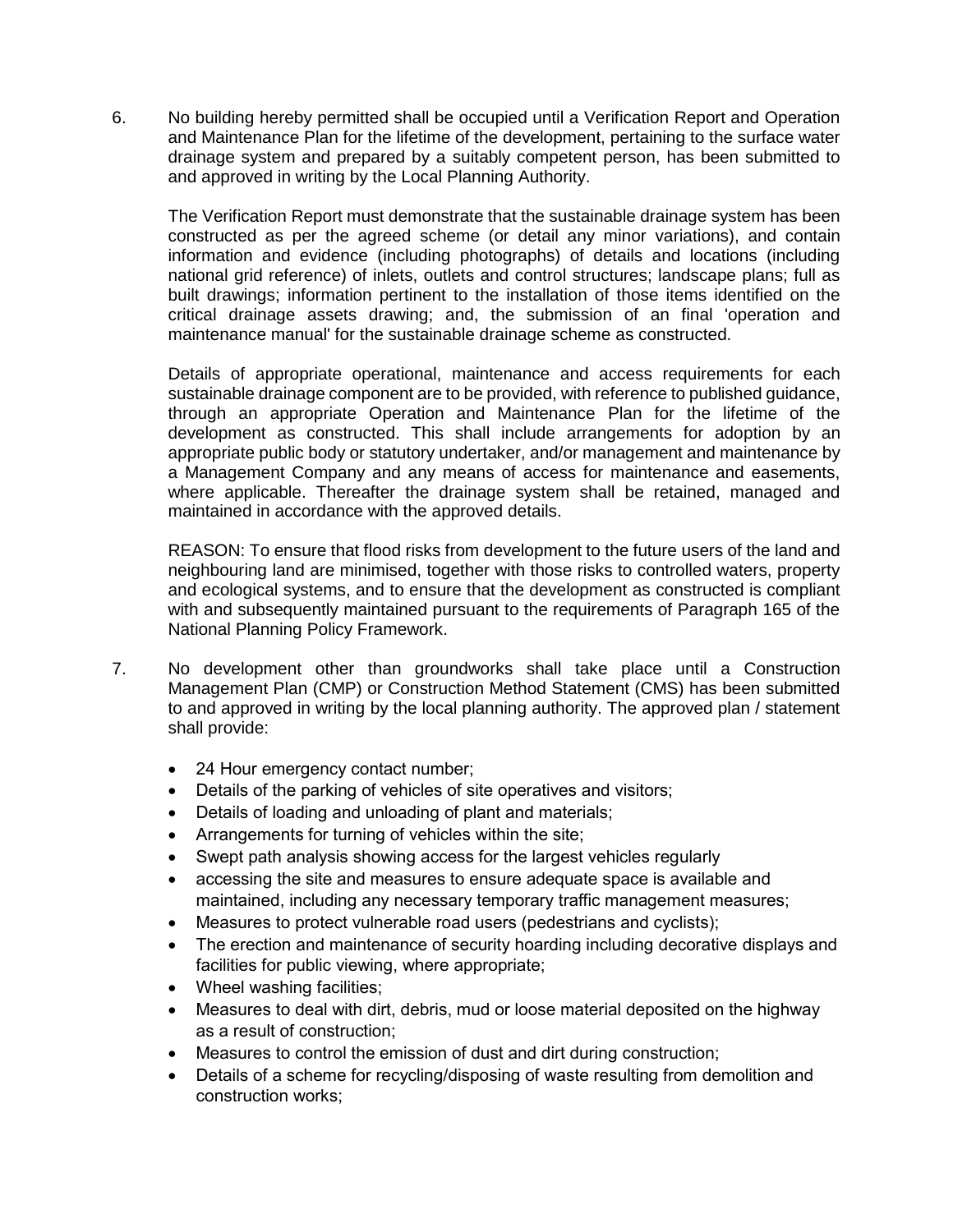- Construction vehicle routing;
- Delivery, demolition and construction working hours.

The approved plan/ statement shall be adhered to throughout the construction period.

REASON: In the interest of safeguarding residential amenity and highway safety.

## *Landscaping and Tree Planting*

8. Within one year of the commencement of development, landscaping as shown on the approved landscape plans, shall be planted at the site or at a phased programme of landscaping agreed previously agreed in writing by the LPA. If, within a period of ten years following planting, any trees on the site die, they shall be replaced with a comparable replacement.

REASON: In the interest of visual amenity and biodiversity.

9 Within 3 months of the date of this permission full details of number, type and their siting of bird and bat boxes in accordance with the submitted biodiversity plan shall be submitted to and approved in writing by the Local Planning Authority.

REASON: In the interest of visual amenity and biodiversity.

## *External Lighting*

10. Prior to the installation of any external lighting to the bedroom block, spa and tearoom buildings hereby permitted or the land immediately around them details of such lighting shall be submitted to and approved in writing by the Local Planning Authority. Thereafter the lights shall be installed in accordance with the approved details. REASON: In the interest of visual amenity and to reduce the impact of light pollution.

#### *Electric Vehicle Charging Points*

11. Prior to the new car park being brought into use, details of electric vehicle charging points, their number, location and appearance following matters shall be submitted to and approved in writing by the Local Planning Authority. The charging points shall be installed in accordance with the approved details prior to the use of the new car park.

REASON: In the interest of sustainable travel measures and reduce the impact of carbon footprint.

#### *Informatives*

1. In relation to condition 7 Construction Management Plan. There must be no reversing into or from the live highway at any time all vehicles entering the site must do so in a forward gear, and turn around in the site before exiting in a forward gear onto the operational public highway. There must be no storage of materials in the public highway at any time. There must be no standing or waiting of machinery or vehicles in the public highway at any time. Vehicles must only access the site using a designated vehicular access point. There must be no machinery operating over the highway at any time, this includes reference to loading/unloading operations all of which must be managed within the confines of the site. A licence to erect